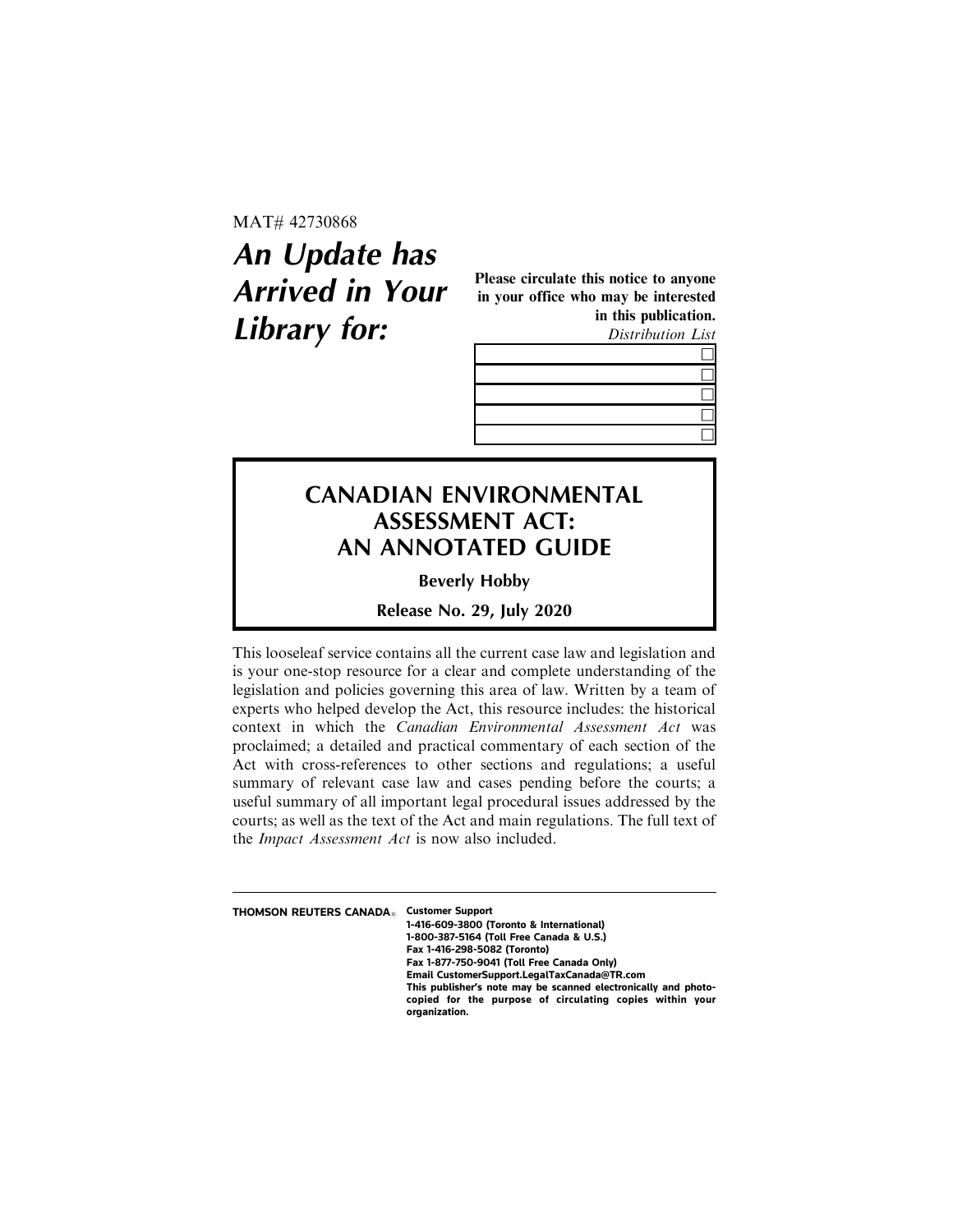## **What's New in this Update:**

This release features updates to the case law and commentary in the Canadian Environmental Assessment Act, 2012. Additionally, two new legal memos have been added to Issues in Focus.

## **Highlights:**

- . Canadian Environmental Assessment Act, 2012 19. Factors Community Knowledge and Aboriginal Traditional Knowledge — The Federal Court of Appeal consolidated and heard applications by several applicants for judicial review of the second Order in Council regarding the TMX pipeline. The application for judicial review was brought under s. 55 of National Energy Board Act, challenging second approval of project. There was no basis for interfering with the Governor in Council's second authorization of the project. The Governor in Council reinitiated consultations directly with the potentially affected Indigenous groups and retained a recognized expert with extensive experience in Indigenous matters to oversee and provide guidance. Significantly, the consultation process initiated by Canada invited the participation of 129 Indigenous groups potentially impacted by the project, and in the end, more than 120 either supported it or did not oppose it. The Governor in Council explained that in the end, a detailed Crown Consultation and Accommodation Report was provided to all members of the Governor in Council and was publicly disclosed, including to the Indigenous groups: Coldwater First Nation v. Canada (Attorney General), 2020 FCA 34, 2020 CAF 34, 2020 CarswellNat 215, 2020 CarswellNat 216 (F.C.A.)
- . Canadian Environmental Assessment Act, 2012 44. Information Studies and collection of information — The Federal Court of Appeal determined that the panel's final report on the TMX pipeline was not reviewable. The final report was only a recommendation to relevant body and lacked any independent legal or practical effect. The final report, in itself, affected no legal rights and carried no legal consequences. The issue of whether a complete legal framework existed was not sufficient to distinguish the matter from earlier caselaw: Taseko Mines Limited v. Canada (Environment), 2019 FCA 319, 2019 CarswellNat 7886, 313 A.C.W.S. (3d) 312 (F.C.A.), affirming 2017 FC 1099, 2017 CF 1099, 2017 CarswellNat 8274, 2017 CarswellNat 694 (F.C.), leave to appeal to SCC refused, 39066 (14 May 2020).
- . Canadian Environmental Assessment Act, 2012 52. Decisions of Decision Marker — Governor in Council's Decision — Taseko